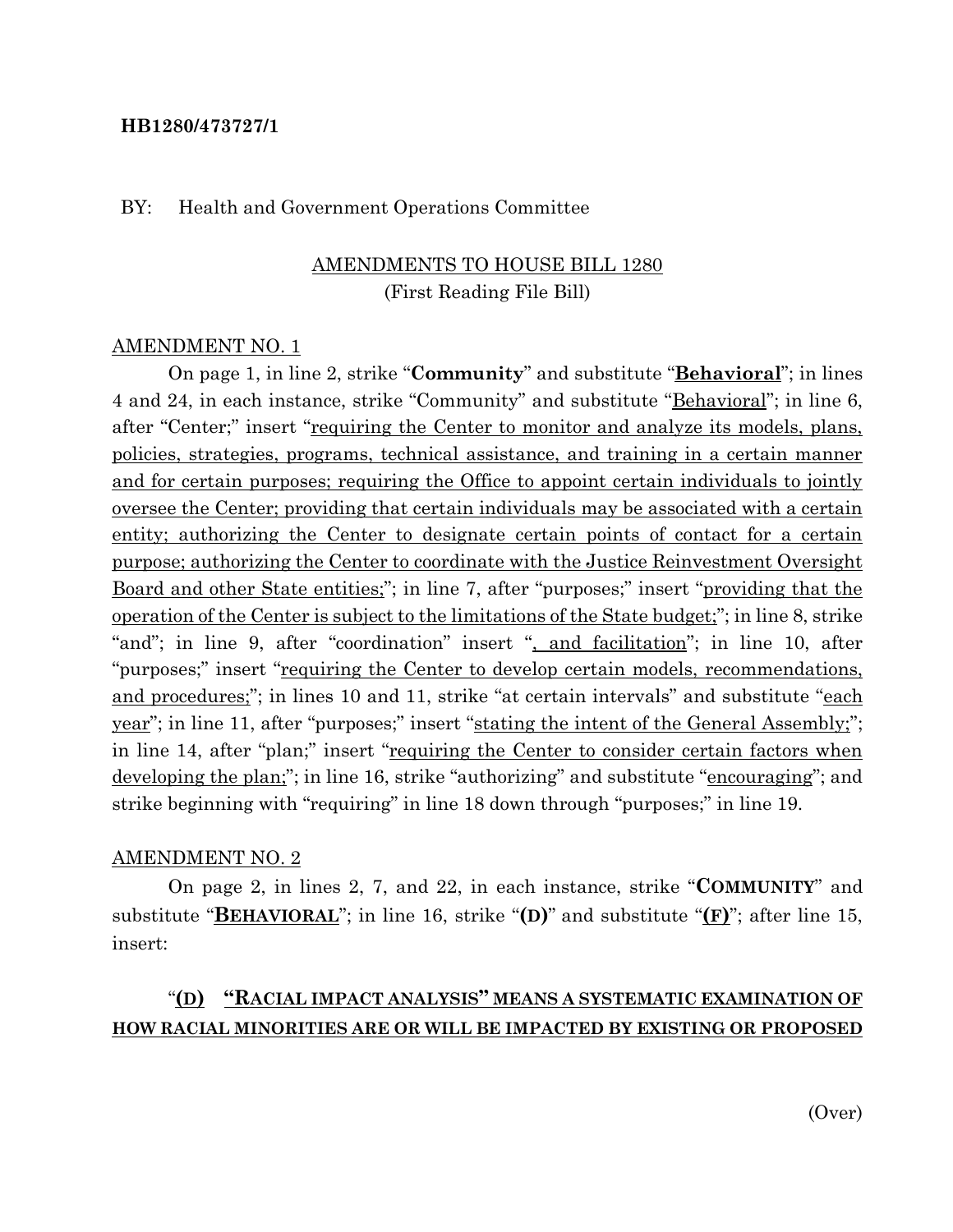### **HB1280/473727/1 Health and Government Operations Committee Amendments to HB 1280 Page 2 of 9**

# **MODELS, PLANS, POLICIES, STRATEGIES, PROGRAMS, PROCESSES, OR RECOMMENDATIONS.**

- **(E) "RACIAL MINORITY" MEANS:**
	- **(1) BLACK OR AFRICAN AMERICAN;**
	- **(2) HISPANIC OR LATINO;**
	- **(3) INDIGENOUS, AMERICAN INDIAN, OR ALASKA NATIVE;**
	- **(4) ASIAN; OR**
	- **(5) NATIVE HAWAIIAN OR PACIFIC ISLANDER.**";

in line 16, strike "**INTERCEPT MODEL**" and substitute "**INTERCEPT MODEL**"; strike beginning with "**, MENTAL**" in line 17 down through "**SERVICES**" in line 20 and substitute "**AND BEHAVIORAL HEALTH STAKEHOLDERS TO PREVENT ENTRANCE INTO THE CRIMINAL JUSTICE SYSTEM, MINIMIZE PENETRATION INTO THE CRIMINAL JUSTICE SYSTEM, AND ENGAGE INDIVIDUALS WITH BEHAVIORAL HEALTH SERVICES AND RECOVERY SUPPORTS AS THEY TRANSITION INTO THE COMMUNITY FROM THE CRIMINAL JUSTICE SYSTEM**"; after line 25, insert:

# "**(1) ACT AS THE STATEWIDE INFORMATION REPOSITORY FOR BEHAVIORAL HEALTH TREATMENT AND DIVERSION PROGRAMS RELATED TO THE CRIMINAL JUSTICE SYSTEM;**";

and strike beginning with "**ENHANCE**" in line 26 down through "**SAFETY**" in line 27 and substitute "**INCREASE TREATMENT AND REDUCE THE DETENTION OF INDIVIDUALS**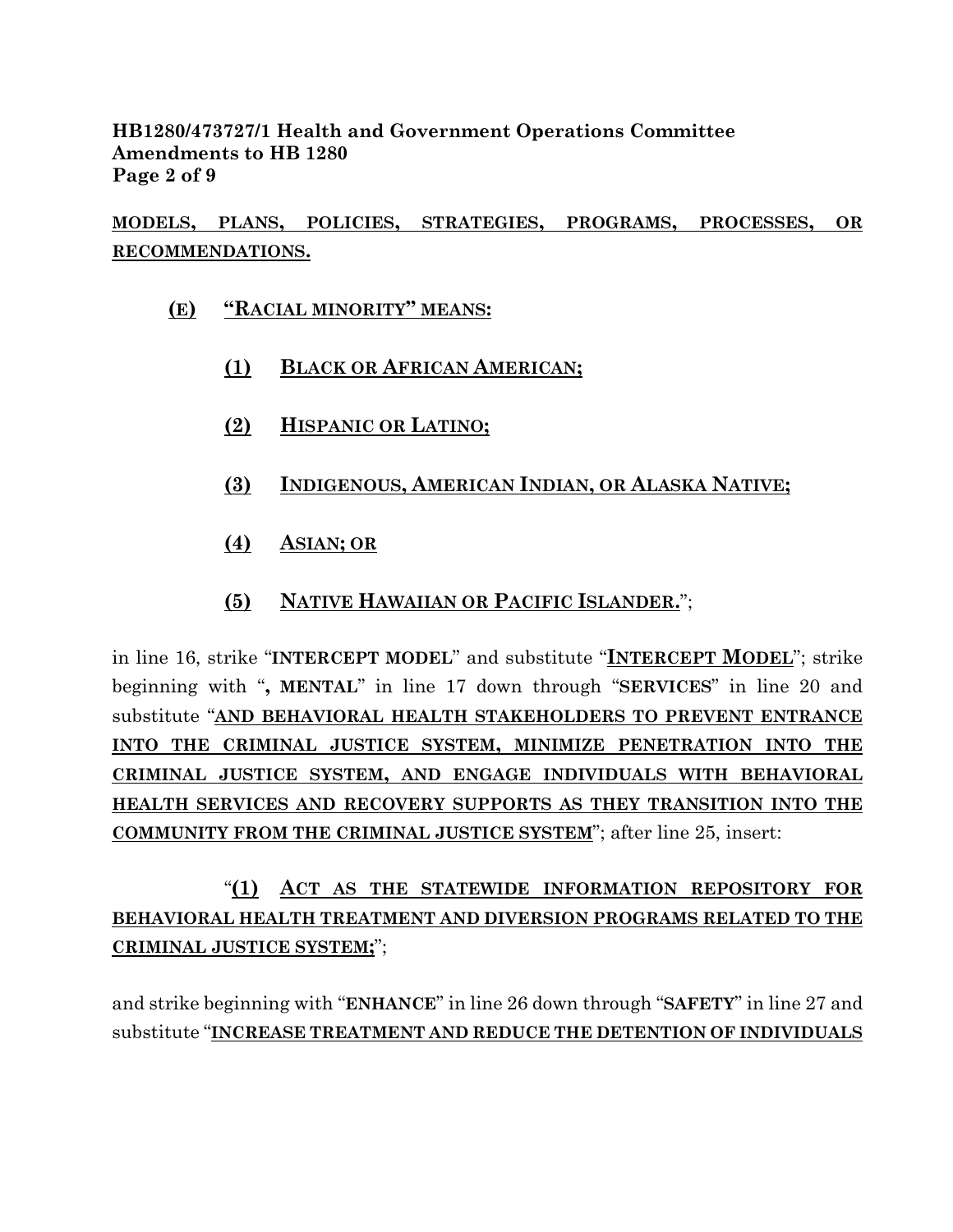#### **HB1280/473727/1 Health and Government Operations Committee Amendments to HB 1280 Page 3 of 9**

## **WITH BEHAVIORAL HEALTH DISORDERS INVOLVED IN THE CRIMINAL JUSTICE SYSTEM**".

On page 2 in lines 26 and 28, and on page 3 in lines 3, 5, and 9, strike "**(1)**", "**(2)**", "**(3)**", "**(4)**", and "**(5)**", respectively, and substitute "**(2)**", "**(3)**", "**(4)**", "**(5)**", and "**(6)**", respectively.

On page 3, strike beginning with "**AND**" in line 1 down through "**CARE**" in line 2 and substitute "**SYSTEMS OF CARE THAT PREVENT AND MINIMIZE INVOLVEMENT WITH THE CRIMINAL JUSTICE SYSTEM FOR INDIVIDUALS WITH BEHAVIORAL HEALTH DISORDERS**"; strike beginning with "**THE**" in line 3 down through "**MODELS**" in line 4 and substitute "**LOCAL OR REGIONAL PLANNING WORKSHOPS USING THE SEQUENTIAL INTERCEPT MODEL**"; in line 7, strike "**AND COMMUNITY HEALTH**"; in line 8, after "**STATE**" insert "**RELATING TO INDIVIDUALS INVOLVED IN THE CRIMINAL JUSTICE SYSTEM**"; in line 9, strike "**SEEK AND DISBURSE**" and substitute "**IDENTIFY AND INFORM ANY RELEVANT STAKEHOLDERS OF**"; in line 13, strike "**COMMUNITY HEALTH AND**" and substitute "**BEHAVIORAL HEALTH,**"; in the same line, after "**SAFETY**" insert "**, AND CRIMINAL JUSTICE**"; after line 13, insert:

"**(C) IN CARRYING OUT ITS DUTIES, THE CENTER SHALL CONTINUOUSLY MONITOR AND ANALYZE ITS MODELS, PLANS, POLICIES, STRATEGIES, PROGRAMS, TECHNICAL ASSISTANCE, AND TRAINING FOR THEIR VALIDITY AND FOR OPPORTUNITIES TO REDUCE AND ELIMINATE DISPARITIES IN THE CRIMINALIZATION OF RACIAL MINORITIES WITH BEHAVIORAL HEALTH DISORDERS AND INCREASE ACCESS TO CULTURALLY COMPETENT CARE.** 

**(D) (1) THE GOVERNOR'S OFFICE OF CRIME PREVENTION, YOUTH, AND VICTIM SERVICES SHALL APPOINT THE FOLLOWING INDIVIDUALS TO JOINTLY OVERSEE THE CENTER:**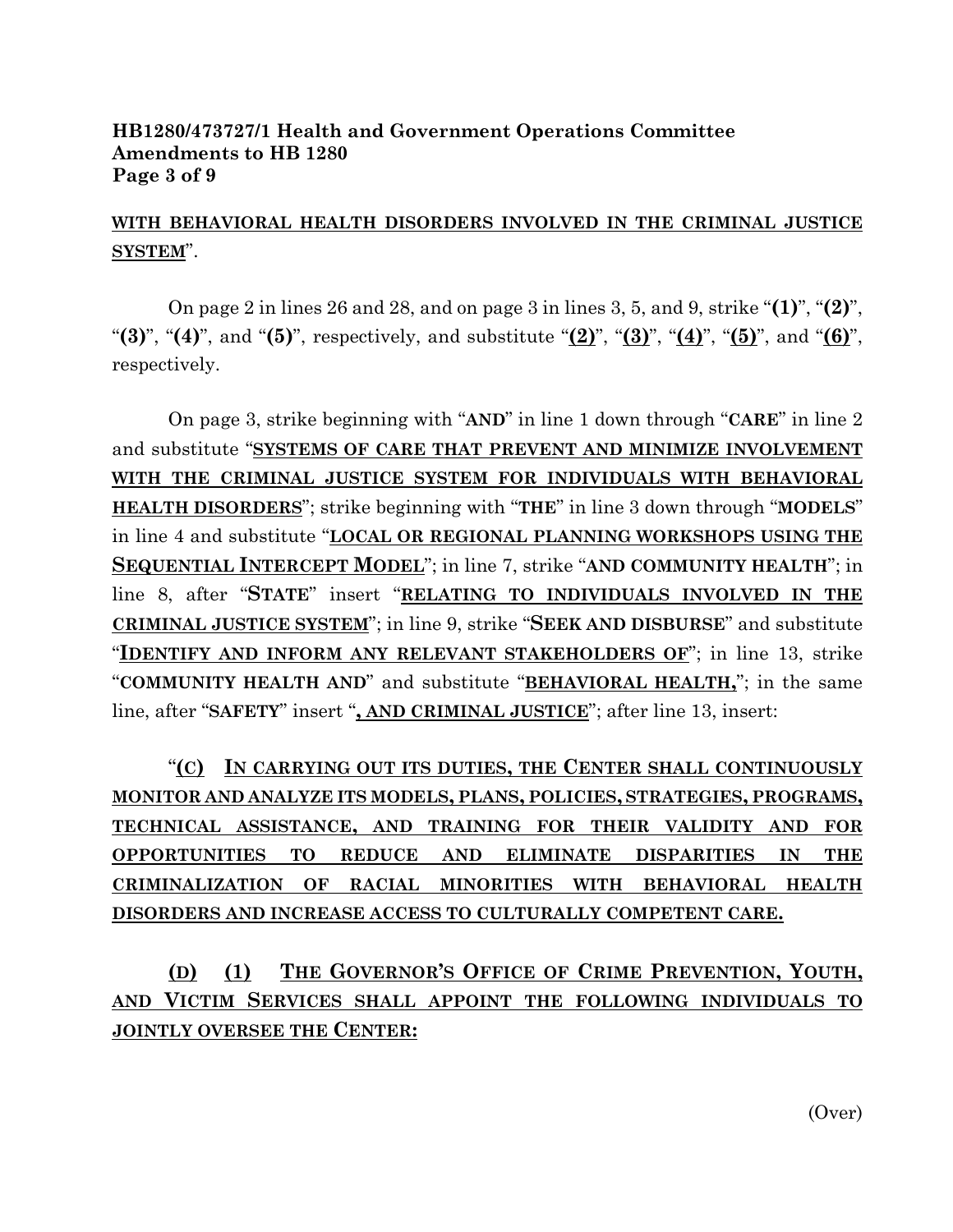**HB1280/473727/1 Health and Government Operations Committee Amendments to HB 1280 Page 4 of 9**

**(I) A CRISIS INTERVENTION LAW ENFORCEMENT COORDINATOR;**

**(II) A MENTAL HEALTH COORDINATOR; AND**

**(III) ANY OTHER INDIVIDUALS DETERMINED NECESSARY BY THE OFFICE.**

**(2) THE INDIVIDUALS APPOINTED UNDER PARAGRAPH (1) OF THIS SUBSECTION MAY BE ASSOCIATED WITH THE CRISIS INTERVENTION TEAM CENTER OF EXCELLENCE WITHIN THE GOVERNOR'S OFFICE OF CRIME PREVENTION, YOUTH, AND VICTIM SERVICES.**

**(E) THE CENTER MAY DESIGNATE POINTS OF CONTACT THROUGHOUT THE STATE WHO SPECIALIZE IN BEHAVIORAL HEALTH TREATMENT WITHIN THE CRIMINAL JUSTICE SYSTEM TO BRIEF THE CENTER ON THE PROGRESS OF STATEWIDE IMPLEMENTATION OF DIVERSION PROGRAMS.**

**(F) THE CENTER MAY COORDINATE WITH THE JUSTICE REINVESTMENT OVERSIGHT BOARD AND OTHER STATE ENTITIES WORKING TO REDUCE STATE AND LOCAL DETENTION FACILITY POPULATIONS AND RECIDIVISM.**";

in line 14, strike "**(C)**" and substitute "**(G)**"; in line 15, after "**SYSTEM**" insert "**, MARYLAND HBCUS,**"; after line 16, insert:

"**(H) THE OPERATION OF THE CENTER IS SUBJECT TO THE LIMITATIONS OF THE STATE BUDGET.**";

in line 20, strike "**AND**"; in line 21, after "**COORDINATION**" insert "**; AND**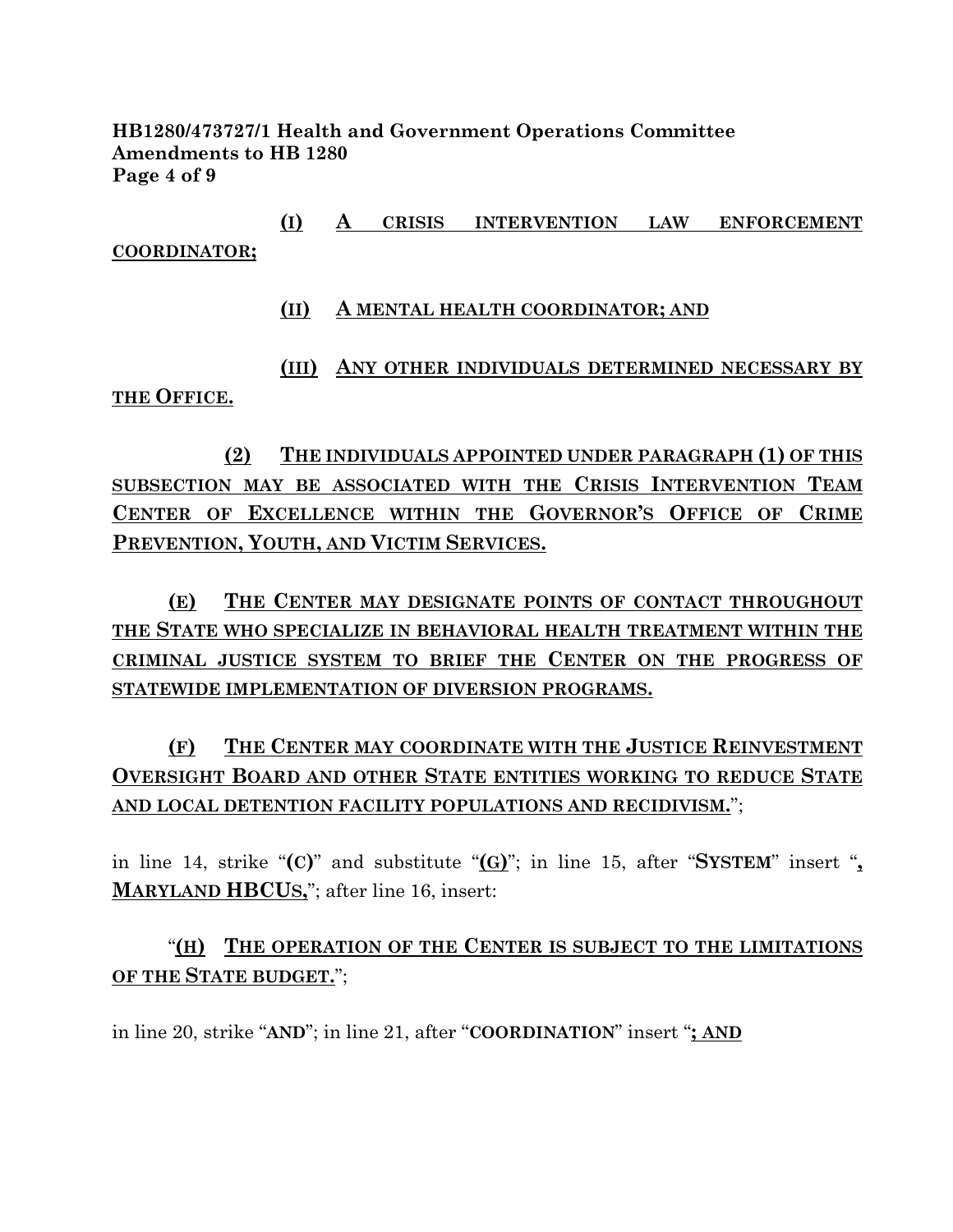### **HB1280/473727/1 Health and Government Operations Committee Amendments to HB 1280 Page 5 of 9**

# **(4) FACILITATING THE PROVISION OF TRAIN–THE–TRAINER COURSES FOR THE SEQUENTIAL INTERCEPT MODEL FOR COMPLETION IN 2021 IN PARTNERSHIP WITH THE FEDERAL SUBSTANCE ABUSE AND MENTAL HEALTH SERVICES ADMINISTRATION, WITH THE GOAL OF TRAINING 50 INDIVIDUALS IN THE STATE AS FACILITATORS**";

in line 26, after "**HEALTH**" insert "**, PUBLIC SAFETY, OR CRIMINAL**"; in the same line, strike "**AND**"; and strike beginning with "**PROGRAMS**" in line 28 down through "**SYSTEM;**" in line 29 and substitute "**BEHAVIORAL HEALTH, PUBLIC SAFETY, OR CRIMINAL JUSTICE; AND**".

On page 4, strike in their entirety lines 1 through 5, inclusive; in line 6, strike "**(5)**" and substitute "**(4)**"; in the same line, strike "**SUBSEQUENT**"; in lines 6 and 7, strike "**SEQUENTIAL INTERCEPT MODEL SUMMITS**" and substitute "**SEQUENTIAL INTERCEPT MODEL SUMMITS**"; after line 7, insert:

### "**(C) THE CENTER SHALL DEVELOP THE FOLLOWING:**

# **(1) A STATEWIDE MODEL FOR LAW ENFORCEMENT–ASSISTED DIVERSION;**

### **(2) RECOMMENDATIONS FOR PRETRIAL SERVICES;**

# **(3) PROCEDURES FOR SHARING DEFLECTION AND DIVERSION STATISTICS BETWEEN RELEVANT STATE AGENCIES;**

# **(4) RECOMMENDATIONS FOR STATEWIDE IMPLEMENTATION OF LAW ENFORCEMENT–ASSISTED DIVERSION PROGRAMS; AND**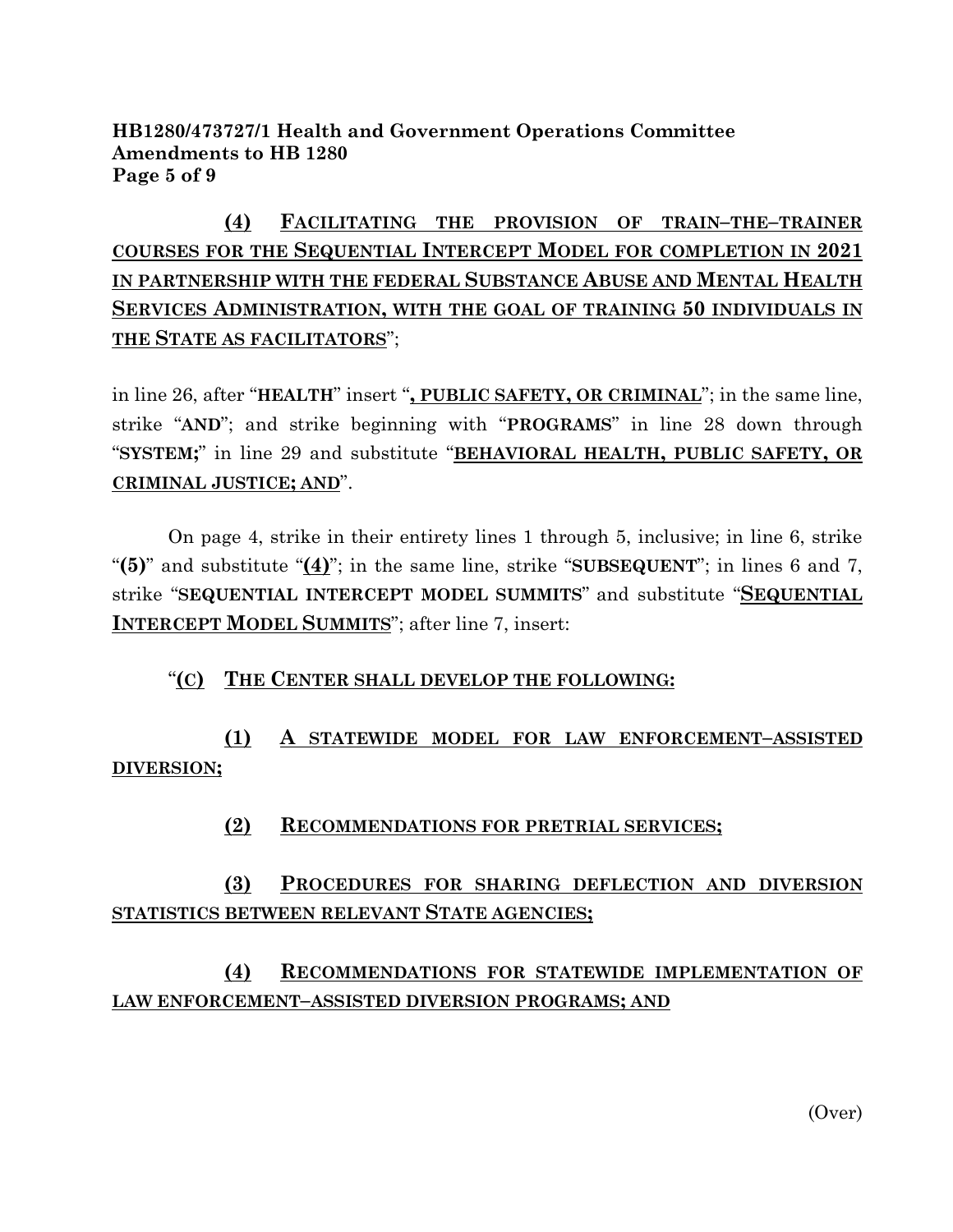### **HB1280/473727/1 Health and Government Operations Committee Amendments to HB 1280 Page 6 of 9**

## **(5) A STATEWIDE MODEL FOR COMMUNITY CRISIS INTERVENTION SERVICES OTHER THAN LAW ENFORCEMENT.**";

in lines 8, 12, and 15, strike " $(C)$ ", " $(D)$ ", and " $(E)$ ", respectively, and substitute " $(D)$ ", "**(E)**", and "**(F)**", respectively; in line 8, before "**THE**" insert "**(1)**"; in lines 8 and 9, strike "**SEQUENTIAL INTERCEPT MODEL SUMMIT EVERY 2 YEARS**" and substitute "**SEQUENTIAL INTERCEPT MODEL SUMMIT EACH YEAR**"; after line 11, insert:

# "**(2) IT IS THE INTENT OF THE GENERAL ASSEMBLY THAT THE CENTER APPLY TO THE FEDERAL SUBSTANCE ABUSE AND MENTAL HEALTH SERVICES ADMINISTRATION FOR GRANT FUNDING TO HOLD SUBSEQUENT STATE SEQUENTIAL INTERCEPT MODEL SUMMITS ANNUALLY.**";

in lines 12 and 13, strike "**SEQUENTIAL INTERCEPT MODEL**" and substitute "**SEQUENTIAL INTERCEPT MODEL**"; in line 23, strike "**COMMUNITY HEALTH AND PUBLIC SAFETY**" and substitute "**BEHAVIORAL HEALTH, PUBLIC SAFETY, AND CRIMINAL JUSTICE**"; in line 25, strike "**2021**" and substitute "**2022**"; strike beginning with "**NOVEMBER**" in line 27 down through "**JUSTICE**" in line 28 and substitute "**ANNUAL STATE SEQUENTIAL INTERCEPT MODEL SUMMIT**"; and strike in their entirety lines 30 and 31.

On page 5, in line 1, strike "**(2)**" and substitute "**(1)**"; in the same line, after "**FORMAL**" insert "**, CONSISTENT, APPROPRIATE,**"; in the same line, after "**PROCESSES**" insert "**THAT ARE PROPERLY APPLIED**"; in the same line, after "**COORDINATED**" insert "**BEHAVIORAL HEALTH**"; in line 2, after "**BOOKING**" insert "**, INCLUDING EXPANDED BEHAVIORAL HEALTH SCREENING FOR VETERANS**"; after line 2, insert: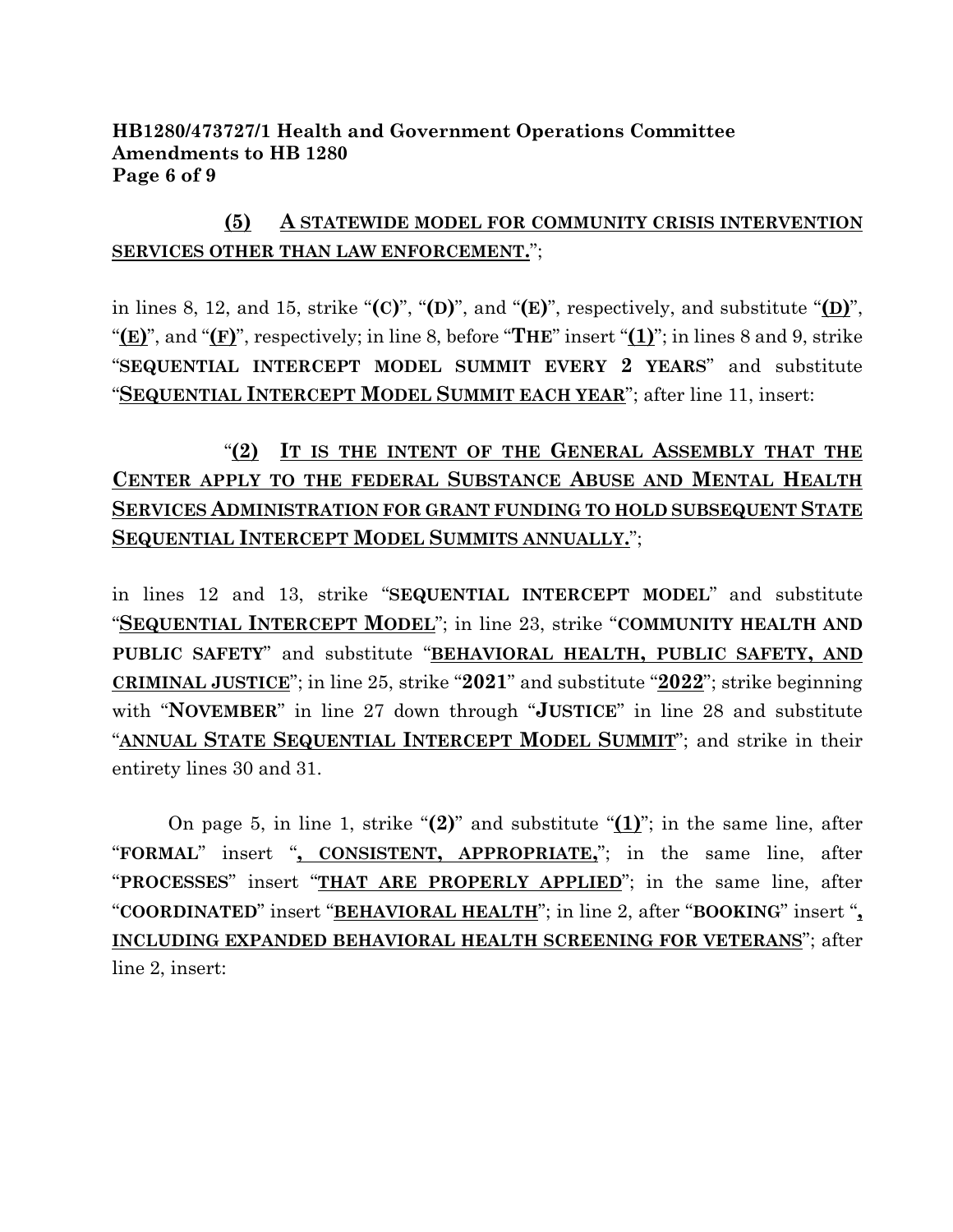### **HB1280/473727/1 Health and Government Operations Committee Amendments to HB 1280 Page 7 of 9**

# "**(2) RECOMMENDATIONS FOR THE COORDINATION OF BEHAVIORAL HEALTH AND CRIMINAL JUSTICE INITIATIVES WITH RELATED STATE HEALTH INITIATIVES;**";

strike in their entirety lines 6 through 8, inclusive, and substitute:

### "**(II) CRISIS RESPONSE SERVICES;**

### **(III) HARM REDUCTION STRATEGIES; AND**

## **(IV) OTHER PREVENTIVE SERVICES FOR INDIVIDUALS WITH BEHAVIORAL HEALTH DISORDERS;**";

in line 9, after "**TECHNOLOGY**" insert "**AND DATA ANALYSIS**"; strike beginning with "**ALL**" in line 9 down through "**SYSTEM.**" in line 10 and substitute "**THE BEHAVIORAL HEALTH, PUBLIC SAFETY, AND CRIMINAL JUSTICE SYSTEMS IN ACCORDANCE WITH THE PURPOSES OF THE CENTER;**"; after line 10, insert:

## "**(5) A PLAN FOR EXPANDING THE USE OF PEER SUPPORT SERVICES ACROSS INTERCEPTS; AND**

### **(6) A RACIAL IMPACT ANALYSIS.**

**(C) IN DEVELOPING THE STRATEGIC PLAN, THE CENTER SHALL CONSIDER:**

# **(1) OPPORTUNITIES FOR THE PROVISION OF PRE-CRISIS-TO-RECOVERY SERVICES TO INDIVIDUALS WITH BEHAVIORAL HEALTH DISORDERS WHO ARE INVOLVED IN THE CRIMINAL JUSTICE SYSTEM;**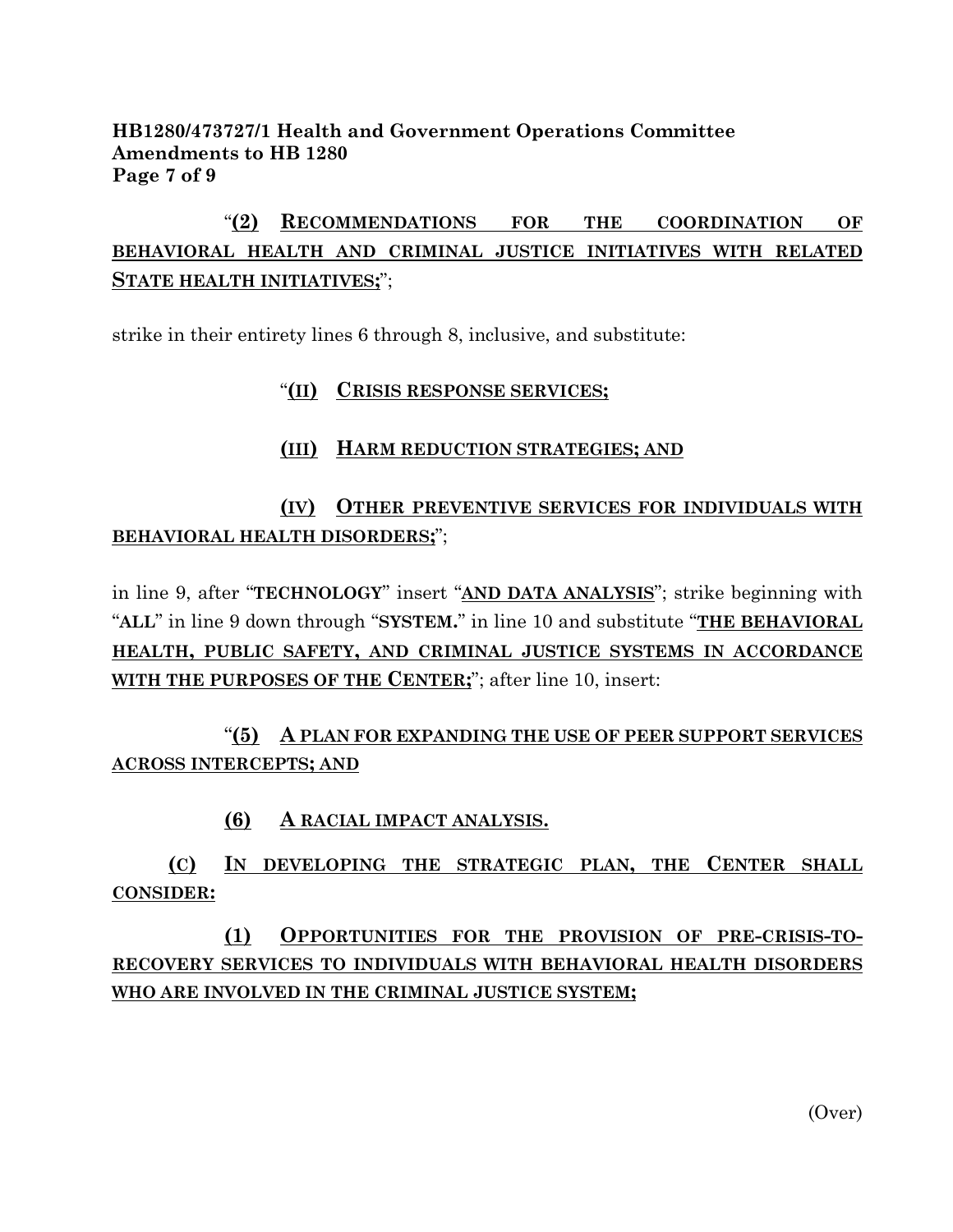### **HB1280/473727/1 Health and Government Operations Committee Amendments to HB 1280 Page 8 of 9**

# **(2) THE AVAILABILITY OF HOUSING OPTIONS FOR INDIVIDUALS WITH BEHAVIORAL HEALTH DISORDERS WHO ARE INVOLVED WITH THE CRIMINAL JUSTICE SYSTEM; AND**

# **(3) THE AVAILABILITY OF TRANSPORTATION FOR INDIVIDUALS WITH BEHAVIORAL HEALTH DISORDERS WHO ARE INVOLVED WITH THE CRIMINAL JUSTICE SYSTEM.**";

in line 18, strike "**AND**"; after line 18, insert:

- "**(5) THE LOCAL HEALTH IMPROVEMENT COUNCIL;**
- **(6) COMMUNITY–BASED BEHAVIORAL HEALTH PROVIDERS;**
- **(7) A REPRESENTATIVE OF THE NAACP;**
- **(8) A REPRESENTATIVE OF PUBLIC DEFENDERS; AND**";

in line 19, strike "**(5)**" and substitute "**(9)**"; strike in their entirety lines 21 and 22 and substitute:

"**(1) AN ASSESSMENT OF THE CAPACITY OF THE LOCAL BEHAVIORAL SYSTEM;**

**(2) RECOMMENDATIONS FOR THE ENHANCEMENT OF THE LOCAL CRISIS RESPONSE SYSTEM;**

**(3) RECOMMENDATIONS FOR THE ENHANCEMENT OF THE LOCAL BEHAVIORAL HEALTH CARE SYSTEM, INCLUDING CULTURALLY COMPETENT CARE;**";